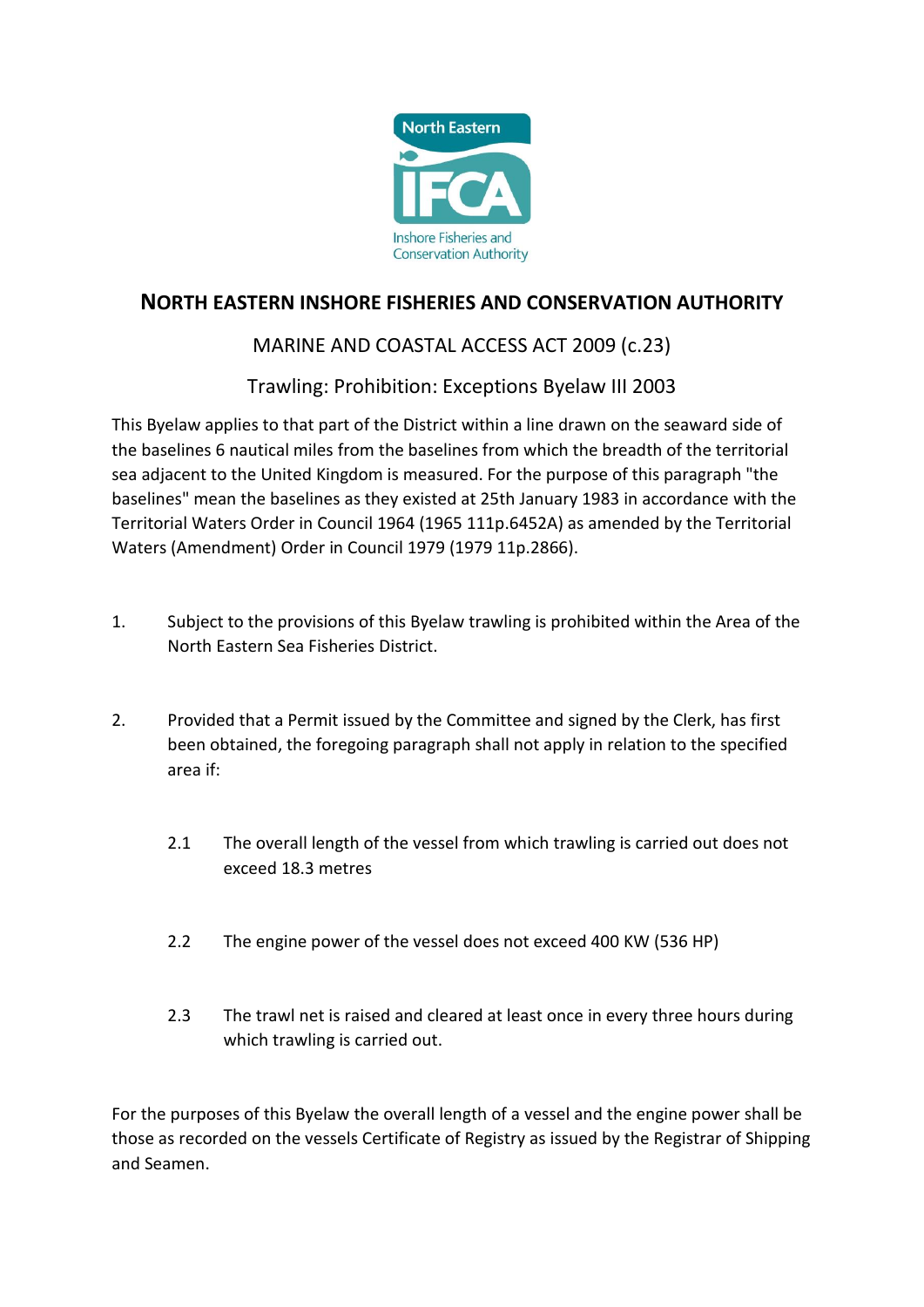- 3. In that part of the District between 3 and 6 nautical miles from the baselines vessels exceeding 18.3 metres and 400 KW may be used providing such vessels are on a 'sunset list' maintained by the Committee. Vessels on the 'sunset list' shall not exceed 28 metres (overall length) and shall possess a track record of fishing within the said District for a minimum of 30 days in any three month period in the period of two years prior to the date of making the Byelaw. Vessels may apply to be placed on the 'sunset list' up to six months from the date of the Byelaw coming into force. Such vessels will remain in the 'sunset list' for so long as there is no change of ownership affecting the major shareholding in the vessel concerned. In this context 'major shareholding' means the largest allocation of shares in the vessel.
- 4. In this Byelaw 'the specified area' means the area comprised within the following imaginary lines, that is to say:
	- 4.1 Between a line drawn true East from the lighthouse at the seaward extremity of the South pier at the Southern side of the entrance to the River Tyne and a line drawn true East from the control tower at RAF Air Gunnery and Bombing range at Donna Nook, BUT NOT INCLUDING THE FOLLOWING AREAS:
	- 4.2 Any part of the Tees Estuary which lies above a line drawn from the seaward extremity of North Gare Breakwater to the seaward extremity of South Gare Breakwater.
	- 4.3 Between a line drawn true North from the seaward extremity of the Western Breakwater at Staithes (Lat 54° 33.81'N. Long 000° 47.35W) out to the three mile limit and a line drawn true North East from Sandsend Ness (Lat 54° 30.76'N. Long 000° 40.40'W) out to the three mile limit.
	- 4.4 Between a line drawn true North East from the end of File), Brigg (Lat 540 12.91'N. Long 000° 15.25'W) out to the three mile limit and a line drawn true East by South-half- South from the extreme South end of Filey sea wall (Lat 54° 12.41'N. Long 000° 17.10'W) intersected by a line drawn True North East from the coastguard station at Speeton (Lat. 54° 09.37'N. Long 000° 14.48W), out to the three mile limit.
	- 4.5 Between a line drawn true East from Witter Hole (Lat. 53° 58.46'N. Long 000° 11.77'W) out to the three mile limit and a line drawn true East from Spurn